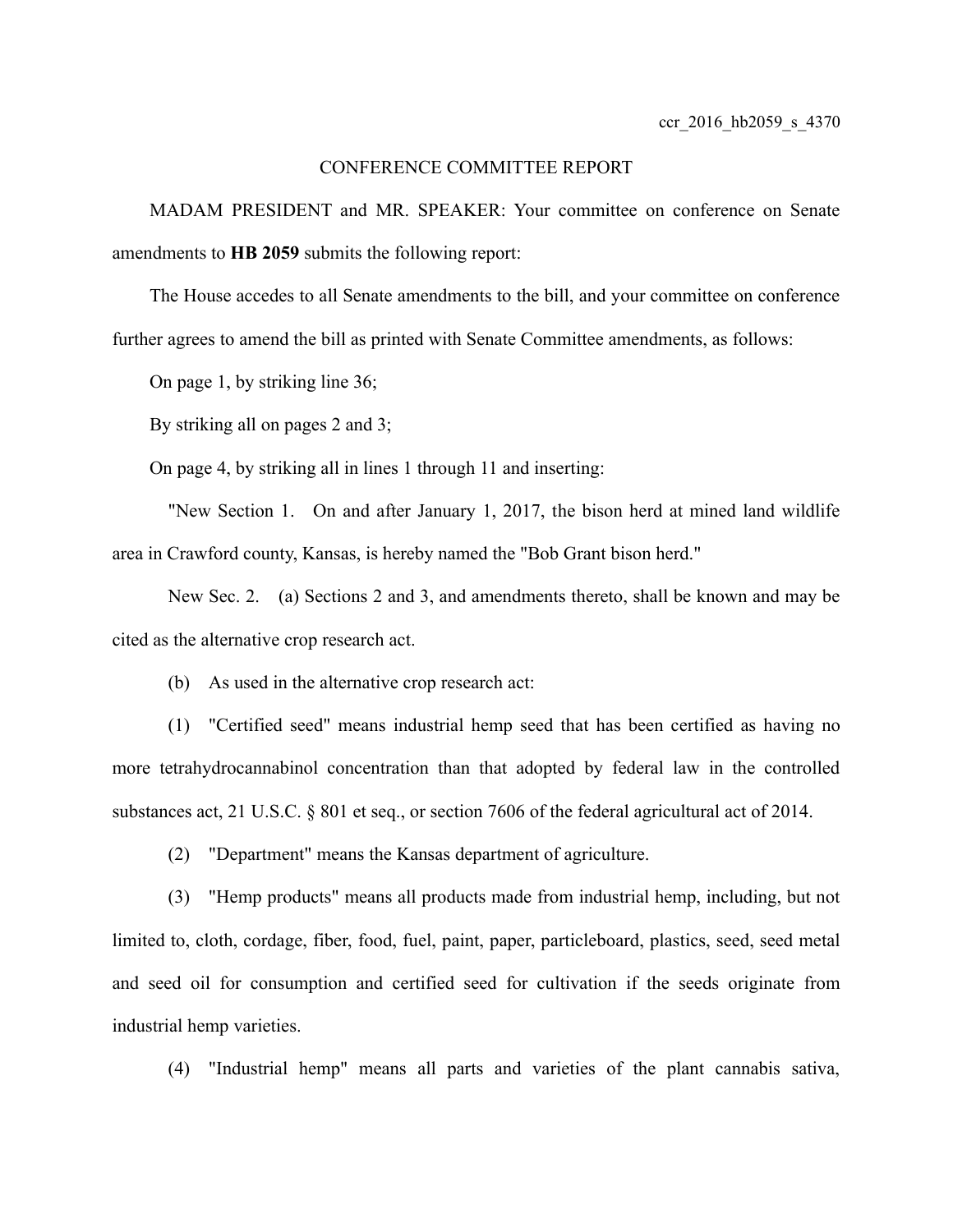cultivated or possessed by a state educational institution or the department, whether growing or not, that contain a tetrahydrocannabinol concentration of no more than that adopted by federal law in the controlled substances act, 21 U.S.C. § 801 et seq., or section 7606 of the federal agricultural act of 2014.

(5) "Seed research" means research conducted to develop or recreate better strains of industrial hemp, particularly for the purpose of seed production.

(6) "State educational institution" means the university of Kansas, Kansas state university, Wichita state university, Emporia state university, Pittsburg state university and Fort Hays state university.

(7) "Tetrahydrocannabinol" or "THC" means the natural or synthetic equivalents of the substances contained in the plant or in the resinous extractives of cannabis or any synthetic substances, compounds, salts or derivatives of the plant or chemicals and their isomers with similar chemical structure and pharmacological activity.

New Sec. 3. (a) The department, alone or in coordination with a state educational institution, may cultivate industrial hemp grown from certified seed and promote the research and development of industrial hemp. This research may include:

(1) Oversight and analysis of growth of industrial hemp to conduct agronomy research and analysis of required soils, growing conditions and harvest methods relating to the production of various varieties of industrial hemp that may be suitable for various commercial hemp products;

(2) seed research on various types of industrial hemp that are best suited to be grown in Kansas, including seed availability, creation of hybrid types, in-the-ground variety trials and seed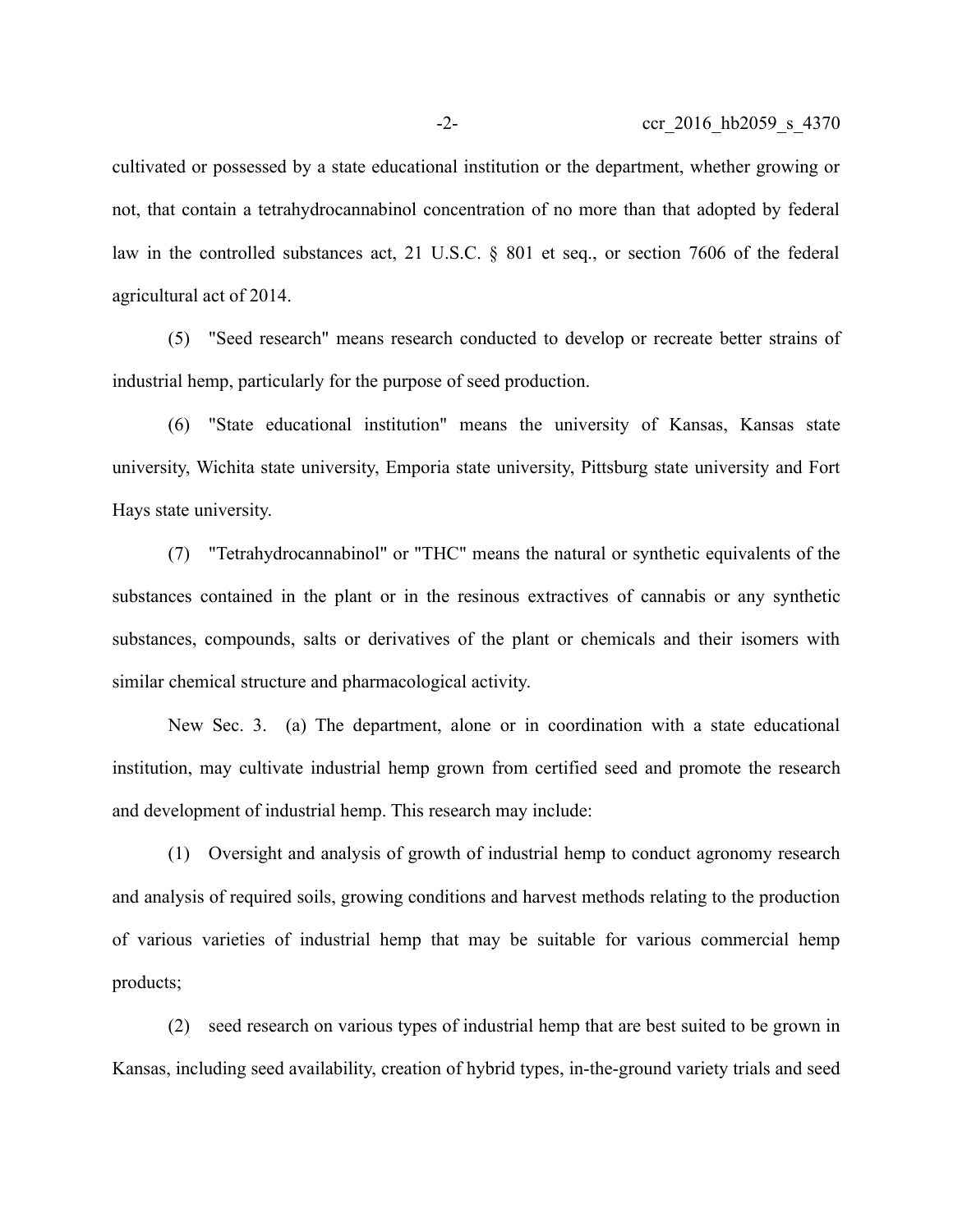production;

(3) analysis on the economic feasibility of developing an industrial hemp market in various types of industrial hemp that can be grown in Kansas;

(4) analysis on the estimated value-added benefits, including environment benefits, that Kansas businesses would reap by having an industrial hemp market of Kansas-grown industrial hemp varieties;

(5) a study on the agronomy research conducted worldwide relating to industrial hemp varieties, production and utilization; and

(6) a study on the feasibility of attracting federal and private funding for industrial hemp research.

(b) The secretary of agriculture shall have the authority to promulgate rules and regulations to carry out the provisions of the alternative crop research act.

(c) Nothing in the alternative crop research act shall be construed to authorize any person to violate any federal law.

Sec. 4. K.S.A. 2015 Supp. 21-5702 is hereby amended to read as follows: 21-5702. (a) Prosecutions for crimes committed prior to July 1, 2009, shall be governed by the law in effect at the time the crime was committed. For purposes of this section, a crime was committed prior to July 1, 2009, if any element of the crime occurred prior thereto.

(b) The prohibitions of this act shall apply unless the conduct prohibited is authorized by the pharmacy act of the state of Kansas, the uniform controlled substances act, the alternative crop research act or otherwise authorized by law.

Sec. 5. K.S.A. 2015 Supp. 32-1301 is hereby amended to read as follows: 32-1301. As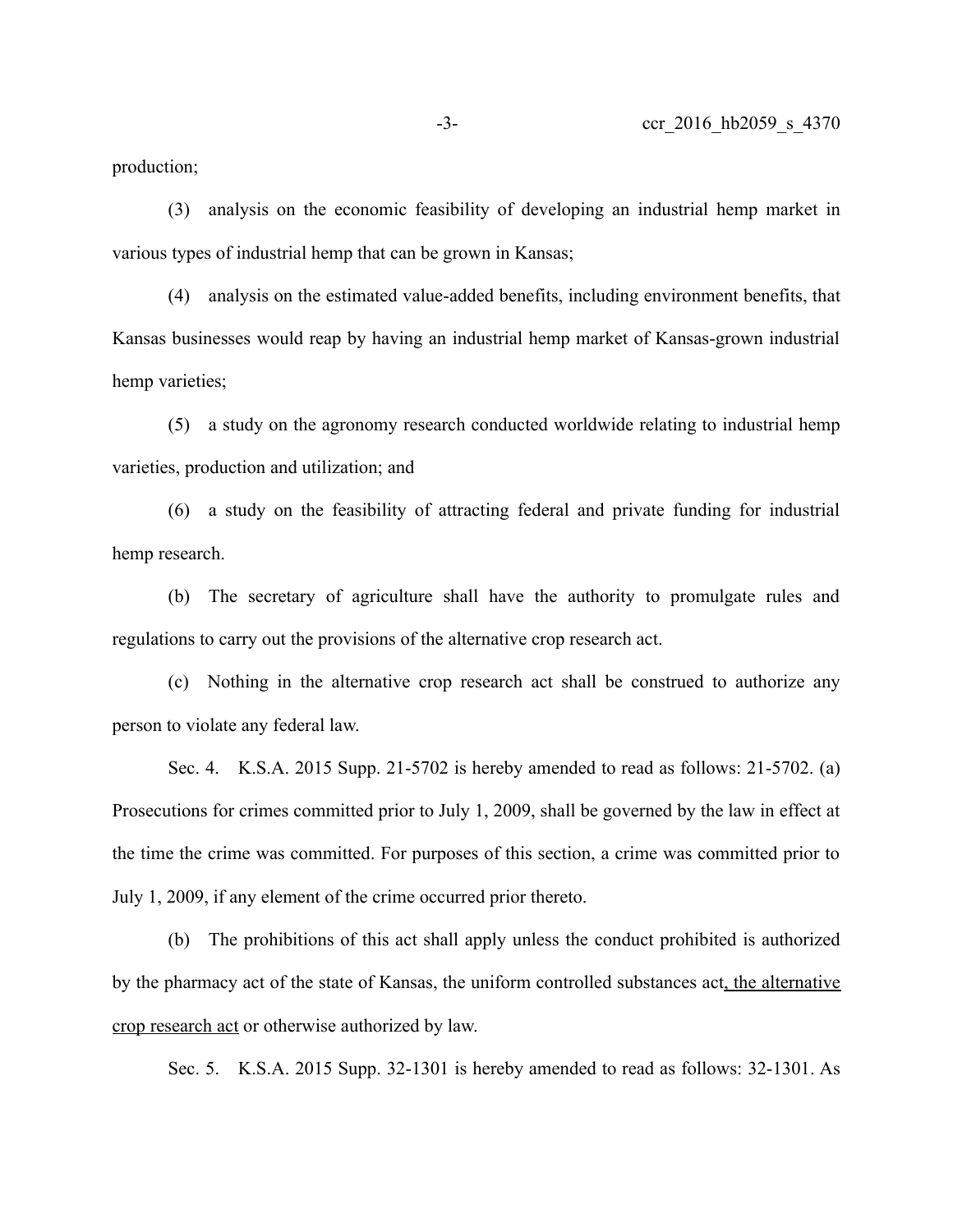used in this act:

(a) "Person" means any individual, firm, partnership, corporation, association, municipality or other business entity.

(b) "Wildlife sanctuary" means a not-for-profit organization exempt from federal income taxation pursuant to section 501 (c)(3) of the internal revenue code of 1986, as in effect on July 1, 2006, that:

(1) Operates a place of refuge where abused, neglected, unwanted, impounded, abandoned, orphaned or displaced dangerous regulated animals are provided care for such animal's lifetime;

(2) does not conduct any commercial activity with respect to any dangerous regulated animal possessed by the organization;

(3) does not sell, trade, auction, lease or loan dangerous regulated animals, or parts thereof, which the organization possesses;

(4) does not breed any dangerous regulated animal of which the organization possesses, except as an integral part of the species survival plan of the American zoo and aquarium association;

(5) does not conduct any activity that is not inherent to the dangerous regulated animal's nature;

(6) does not use the dangerous regulated animal for any type of entertainment purposes; and

(7) operates a refuge in compliance with regulations promulgated by the United States department of agriculture for dangerous regulated animals, except non-native, venomous snakes,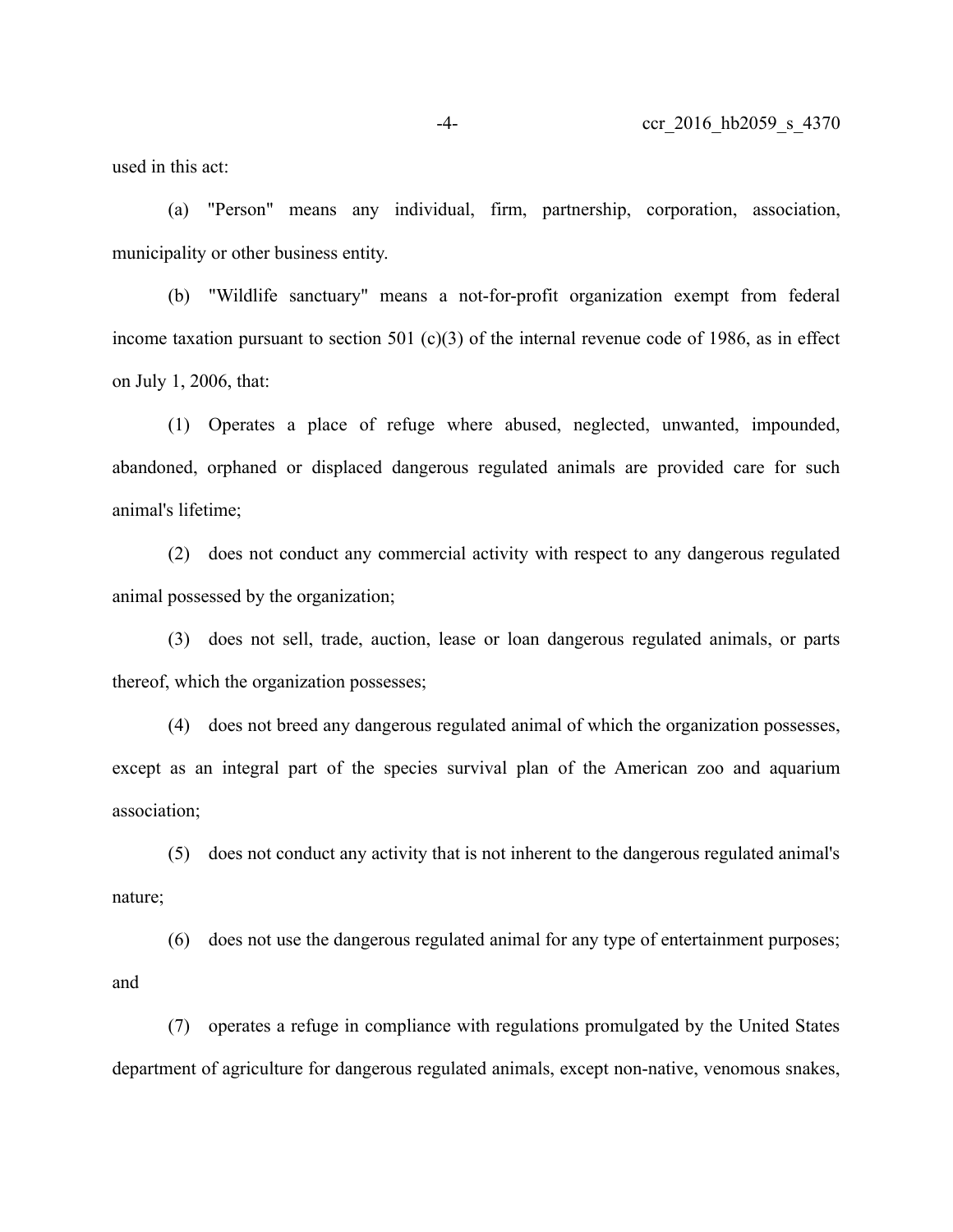under the animal welfare act, public law 89-544, as amended and in effect on July 1, 2006, and the regulations and standards adopted under such act in effect on July 1, 2006, relating to operations, animal health and husbandry. All dangerous regulated animals shall be caged in compliance with the provisions set forth in K.S.A. 2015 Supp. 32-1306, and amendments thereto.

- (c) "Possess" means to own, care for, have custody of or control.
- (d) "Dangerous regulated animal" means a live or slaughtered parts of:
- (1) Lions, tigers, leopards, jaguars, cheetahs and mountain lions, or any hybrid thereof;
- (2) bears or any hybrid thereof; and
- $(3)$  all-non-native, venomous snakes.

(e) "Local animal control authority" means an agency of the county or city that is responsible for animal control operations in such governmental entity's jurisdiction and includes the animal control officer, as defined by K.S.A. 47-1701, and amendments thereto, of such county or city. If the county or city does not have an animal control officer, for cities of the first class, the chief law enforcement officer shall have the local animal control authority duties and responsibilities pursuant to this act and for all other cities and counties, the county sheriff shall have the local animal control authority duties and responsibilities pursuant to this act.

(f) "Registered designated handler" means a person who is registered or would be required to be registered pursuant to K.S.A. 2015 Supp. 32-1310, and amendments thereto.

(g) "Full contact" means a situation in which an exhibitor or handler maintains control and supervision of an animal while temporarily surrendering physical possession or custody of such animal to another person.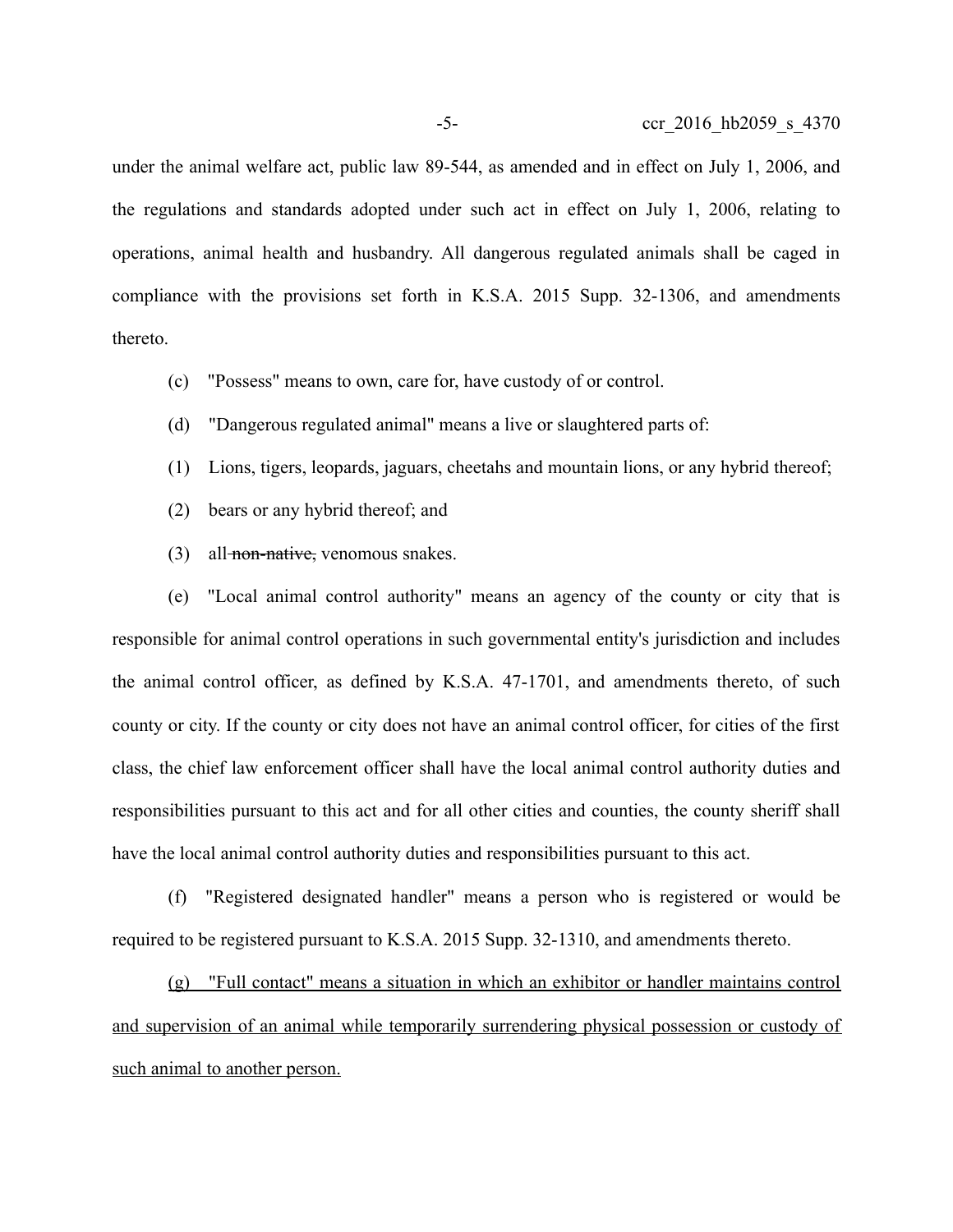(h) "Incidental contact" means a situation in which an exhibitor or handler maintains control, possession and supervision of an animal while permitting the public to come into contact with it.

(i) "Control" means keeping an animal in a harness and connected to a leash.

Sec. 6. K.S.A. 2015 Supp. 32-1306 is hereby amended to read as follows: 32-1306. (a) Except as provided in subsection (e), all dangerous regulated animals shall be confined within a cage of sufficient strength and design for the purposes of maintaining and housing or transporting the animal. The requirements for sufficient caging shall be established by rules and regulations adopted by the secretary of wildlife, parks and tourism. Any cage or confinement structure shall be constructed in such a manner that prohibits physical contact with any person other than such persons listed in subsection (d).

(b) No dangerous regulated animal shall be allowed to be Dangerous regulated animals removed from confinement shall not be allowed to run at large or be tethered, leashed or chained outdoors, or allowed to run at large.

(c) A dangerous regulated animal shall not be mistreated, neglected, abandoned or deprived of necessary food, water and sustenance.

(d) A dangerous regulated animal shall-not be allowed to come into physical contact with any person other than the person possessing the animal, the registered designated handler or a veterinarian administering medical examination, treatment or care.

(e)  $(1)$  A dangerous regulated animal shall not be brought to any public property or commercial or retail establishment, except to bring the animal to a licensed veterinarian or veterinarian clinic, not including bears or any hybrid thereof and venomous snakes, shall be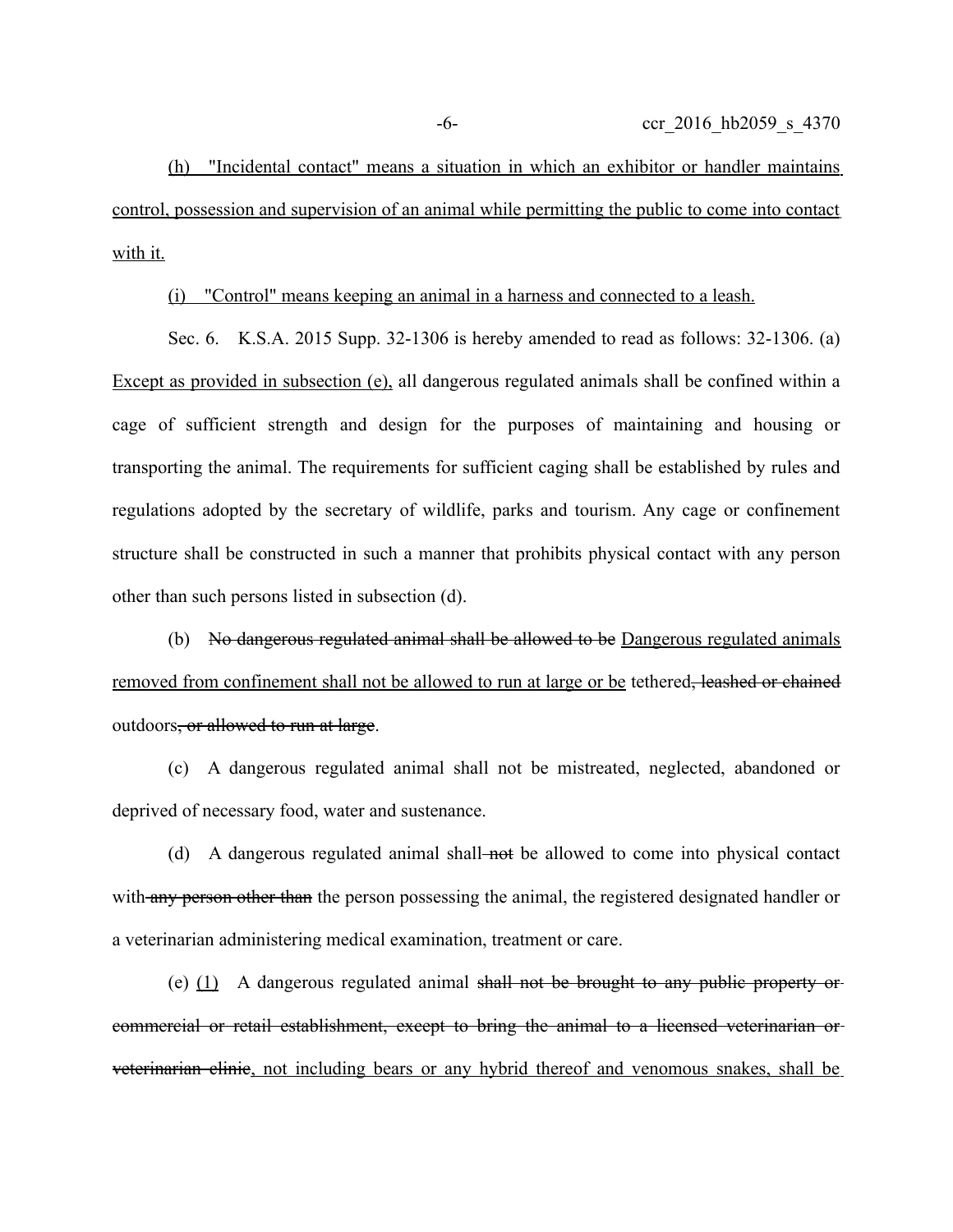permitted to come into full contact with members of the public if such animal weighs 10 pounds or less.

(2) A dangerous regulated animal, not including bears or any hybrid thereof and venomous snakes, shall be permitted incidental physical contact with members of the public if such animal weighs 25 pounds or less.

(3) A dangerous regulated animal may only be used for contact with the public if the exhibitor:

(A) Evaluates such animal and ensures compatibility with the intended uses of such animal;

(B) takes reasonable sanitary precautions to minimize the possibility of disease or parasite transmission which could adversely affect the health or welfare of members of the public or wildlife; and

(C) exhibits such animal in a manner that prevents injuries to members of the public or wildlife.

(4) Handling intervals or physical contact, full or incidental, by members of the public with dangerous regulated animals shall be limited in frequency, intensity and duration to protect the health, welfare and safety of the animals and to prevent injury to members of the public.

(5) Before a member of the public handles or otherwise comes into physical contact with a dangerous regulated animal weighing between 10 and 25 pounds, not including bears or any hybrid thereof and venomous snakes, such member of the public shall read and sign a statement that shall contain substantially the following:

"The handling or petting of a dangerous regulated animal is inherently dangerous and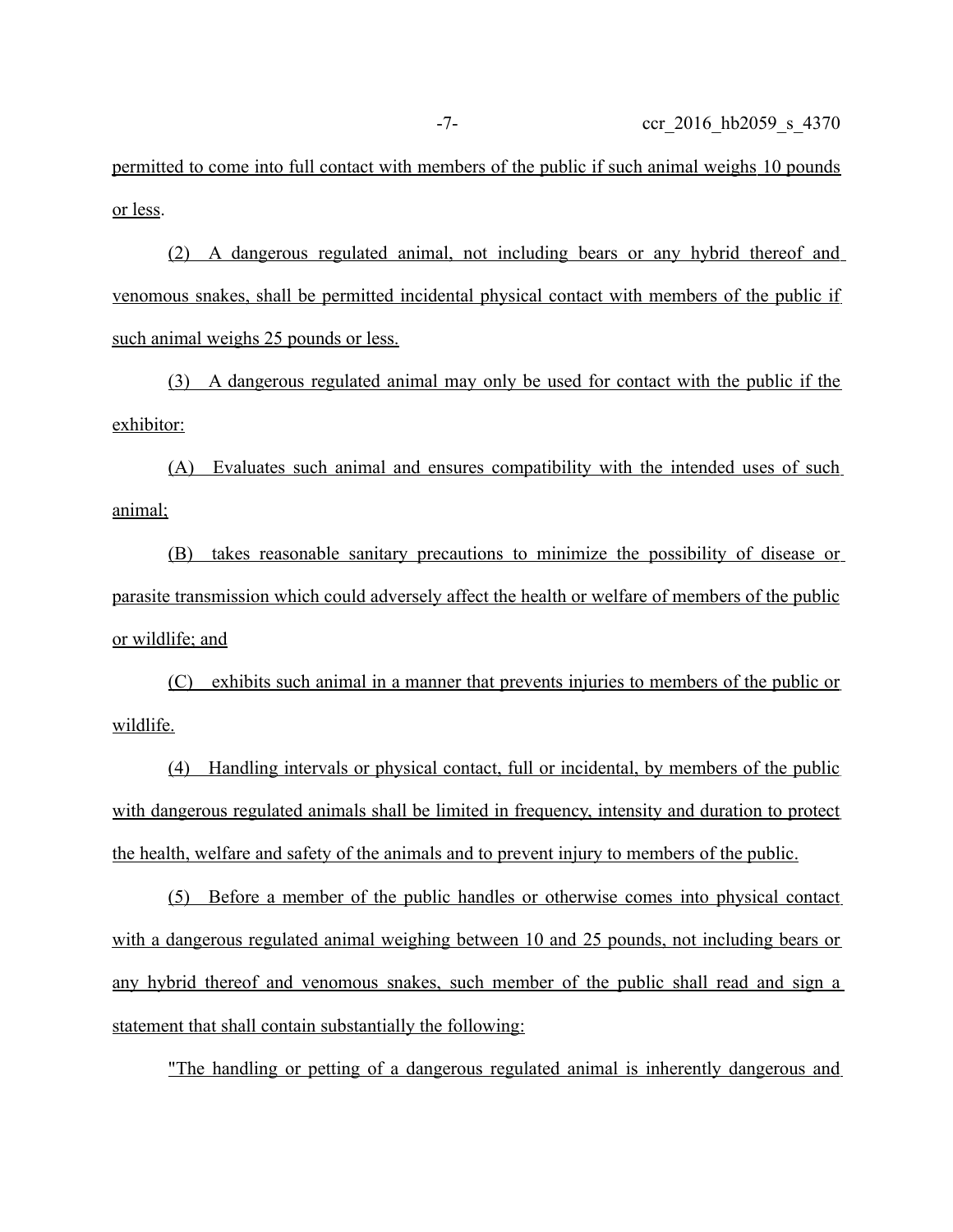may result in scratches, bites or other injuries."

Sec. 7. K.S.A. 2015 Supp. 32-1308 is hereby amended to read as follows: 32-1308. Exemptions to the provisions set forth in this act are as follows:

(a) Institutions accredited by the American zoo and aquarium association of zoos and aquariums or the zoological association of America shall be exempt from K.S.A. 2015 Supp. 32- 1302-and, 32-1303 and 32-1310, and amendments thereto.

(b) A wildlife sanctuary registered with the local animal control authority shall be exempt from K.S.A. 2015 Supp. 32-1302, and amendments thereto.

(c) The Kansas department of wildlife, parks and tourism, or a person issued a permit by the secretary pursuant to K.S.A. 32-952, and amendments thereto, shall be exempt from this act.

(d) A licensed or accredited research or medical institution shall be exempt from K.S.A. 2015 Supp. 32-1302 and 32-1303, and amendments thereto.

(e) A United States department of agriculture licensed exhibitor of dangerous regulated animals while transporting or as part of a circus, carnival, rodeo or fair shall be exempt from this act.

Sec. 8. K.S.A. 2015 Supp. 21-5702, 32-1301, 32-1306 and 32-1308 are hereby repealed.";

And by renumbering sections accordingly;

On page 1, in the title, in line 1, by striking all after "concerning"; by striking lines 2 and 3; in line 4, by striking all before the period and inserting "natural resources; relating to wildlife; mined land wildlife area; dangerous regulated animals; enacting the alternative crop research act;